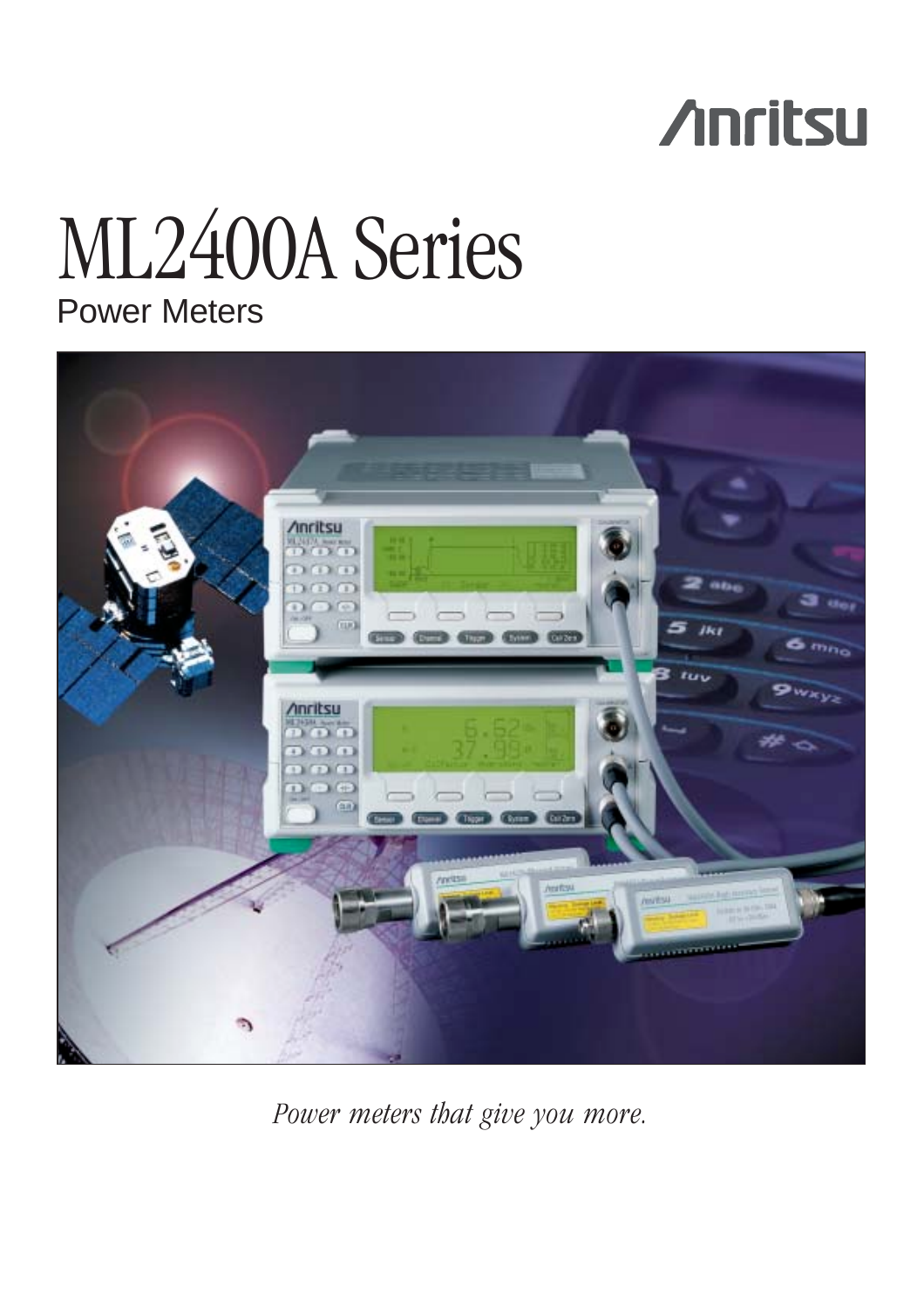# **ANRITSU POWER METERS GIVE YOU MORE**

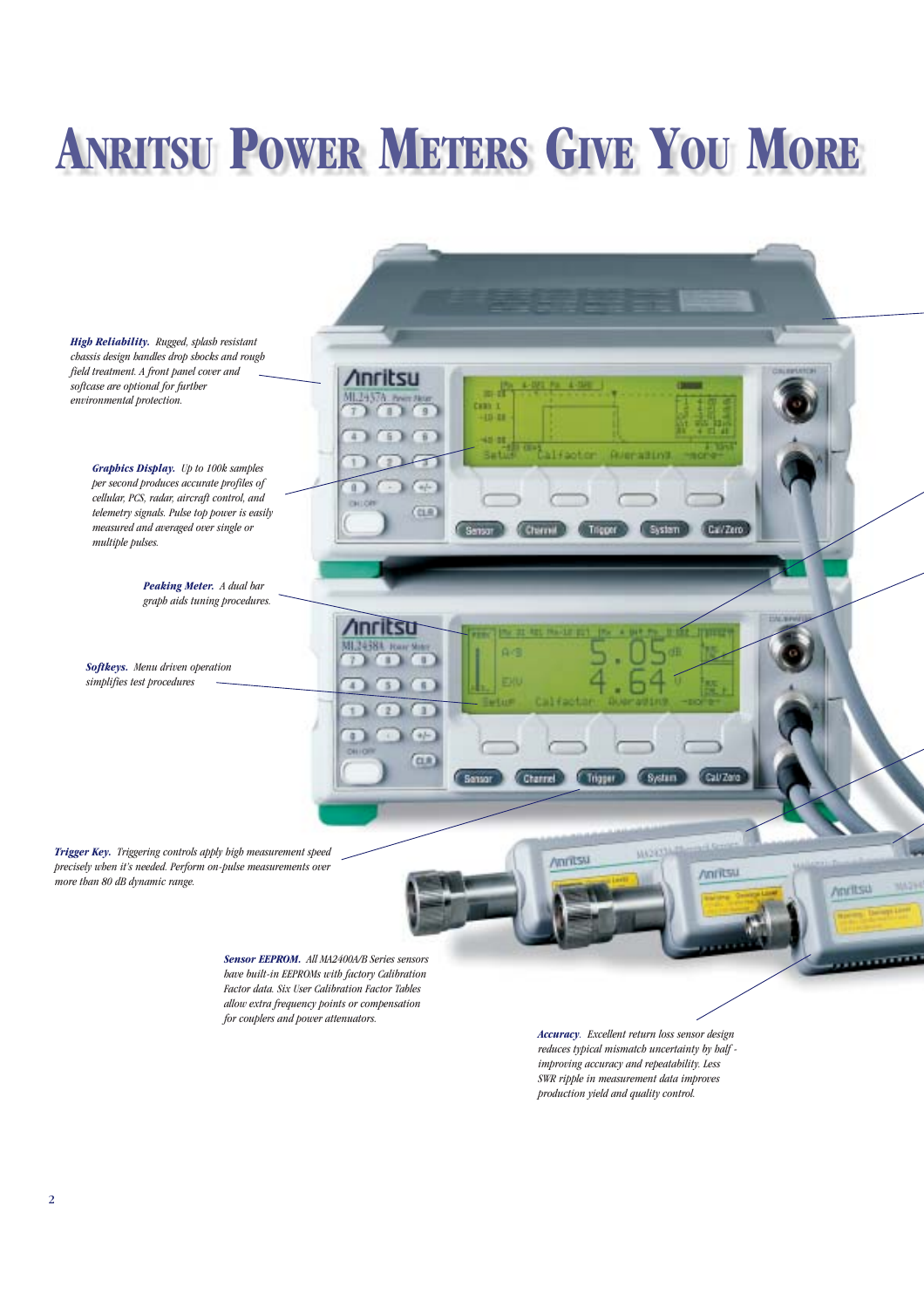#### *High Speed GPIB.*

*The ML2430A incorporates a RISC processor with a companion high speed DSP processor. An internal high performance GPIB chip delivers an industry leading > 600 rdgs/sec.* 



*Min/Max. Monitor total power excursion in either readout or graphical profiling mode displays.* 

> *Voltage. Fast voltage measurements monitor bias conditions.*

#### *90 dB Sensor Range. One MA2472A Power*

*Blazing Speed. Fast Thermal Sensors ncrease settling speed more than an order of magnitude.* 

 $-0.01$ 

*Sensor replaces two traditional 50 dB sensors and eliminates the need for switching and settling software in ATE systems.* 

#### **ML2407/08A for N-CDMA and Narrow Pulse Power Measurements**

ML2407A is the ideal solution for accurate measurements of IS-95 signals, giving average, peak and crest readings

Pulses down to 1 µs can be captured and displayed in graphical mode thanks to the 0.6 µs rise time of the MA2469A sensor. Test amplifiers response to narrow input pulses.





#### *Printer.*

*Document signal performance quickly with the standard parallel printer output.*

#### *Options 6 - 10.*

*Sensor and calibrator connectors (not shown in photo)can be located on the rear panel.*

Anritro

*High Speed GPIB. Accelerate ATE throughput with special "Fast mode"*

#### *Analog Outputs.*

Anritsu

*Dual analog outputs support corrected and scaled measurements or realtime dual channel output. Synthesizer interface controls include zero blanking.*

#### *Optional NiMH Battery*

*Provides 6 hours continuous operation.*

#### *Voltage Input.*

*The analog input measures voltage or accepts the V/GHz signal from a synthesizer for automated sensor calibration factor correction.*

#### *TTL Trigger.*

*Precisely control peak power measurements and the start/stop timing of burst measurements.*

## **ACCURACY, SPEED, FLEXIBILITY, ML2400A SERIES HAS IT ALL**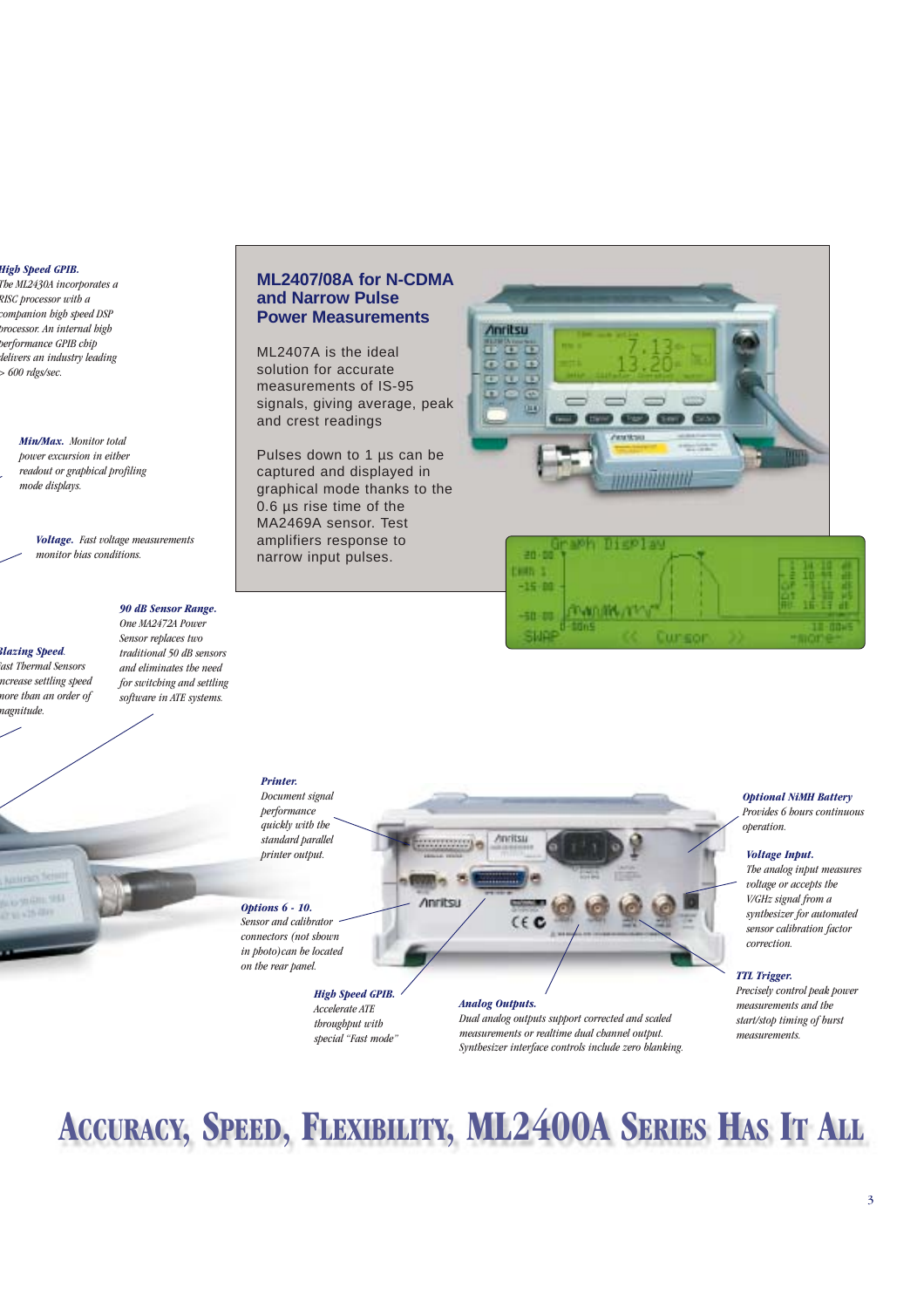## **COMPREHENSIVE RANGE OF POWER SENSORS**

#### **Fast Thermal Sensors**

Anritsu's thermal sensors provide excellent power measurement accuracy over 50dB of dynamic range with more speed than any other thermal sensor available. Thermal sensors use Seebeck elements where the combined effect of a thermal gradient and charge migration between dissimilar metals gives a true reading of average power on any incident waveform. Anritsu thermal sensors have class leading SWR and built in EEPROM with calibration factor and linearity correction data. This results in assured accuracy when measuring any signal. Anritsu's fast thermal power sensors improve sensor rise time and fall time to less than 4.0ms– an order of magnitude

faster than previous thermal sensors. Settled power measurements are now 10 times faster, that means reduced test time.

#### **Standard Diode Sensors**

Diode sensors have greater speed, sensitivity and dynamic range than thermal sensors. All Anritsu diode sensors use a dual diode architecture that gives improved sensitivity and dynamic range over single diode architectures. The MA2470A Series Power Sensors 90 dB dynamic range is both fast and accurate. Linearity is better than 1.8%, typically < 1.0% through 18 GHz. The ML2400A Series Power Meters allow test engineers to adjust low-level averaging controls for

۵

RT 1

Aniths

mitel 24.5 per

optimization of GPIB speed, sensor settling, and noise reduction – allowing the industry's fastest -70 dBm settling time.

MA2470A power sensors offer an ideal combination of speed and dynamic range for general purpose power measurements. A single sensor replaces the two sensors that were previously required with sensors limited to 50dB dynamic range.

### **High Accuracy Diode Sensors**

The Anritsu MA2440A series high accuracy diode sensors have a built in 3 dB attenuator to minimize input SWR. They are used where the best measurement accuracy is required over

#### **Sensor EEPROM**

Setup cal

START F

All MA2400A/B Series Power Sensors through 50GHz store calibration data and model information within internal EEPROMS. The ATE system can automatically monitor system configuration - ensuring accurate, calibrated measurements.

tsi

factor

STOP F

Most ATE systems use multiple power sensors. When those sensors lack EEPROMs, the ATE system requires elaborate data entry screens and database management to store the sensor cal factor data. Further, operators must be trained to look for the annual calibration report -

rather than the potentially dated table on the sensor housing - before entering the data.

ATE designers no longer need to track sensor serial numbers and cal factor data

programmatically in the system control software. The MA2400A/B Series' internal EEPROM has several benefits. Operator intervention is reduced. Significant ATE programming is eliminated. Accuracy and verifiable calibration configuration are assured.

*and minimizes the opportunity for operator errors.* **High Power Applications**

*Using the rear panel V/GHz input automates sensor calibration factor correction. The adjustable scale is compatible with most commercial synthesizers. Automatic calibration factor correction simplifies procedures*

Traditional high power sensors are expensive and have degraded accuracy specifications. Further, annual calibrations require more time and expense. Anritsu's new User Calibration Factor Tables avoid these problems. Any attenuator or coupler can be compensated by entering frequency and attenuation values into the MA2400A/B Series Power Sensors

internal EEPROM. Six tables can be stored. The attenuation device can be semi-permanently attached; the power meter automatically applies compensation during the 0.0dBm, 50MHz calibration reference process. The User Calibration Factor Tables are easily deactivated - allowing the power sensor to be used stand-alone also.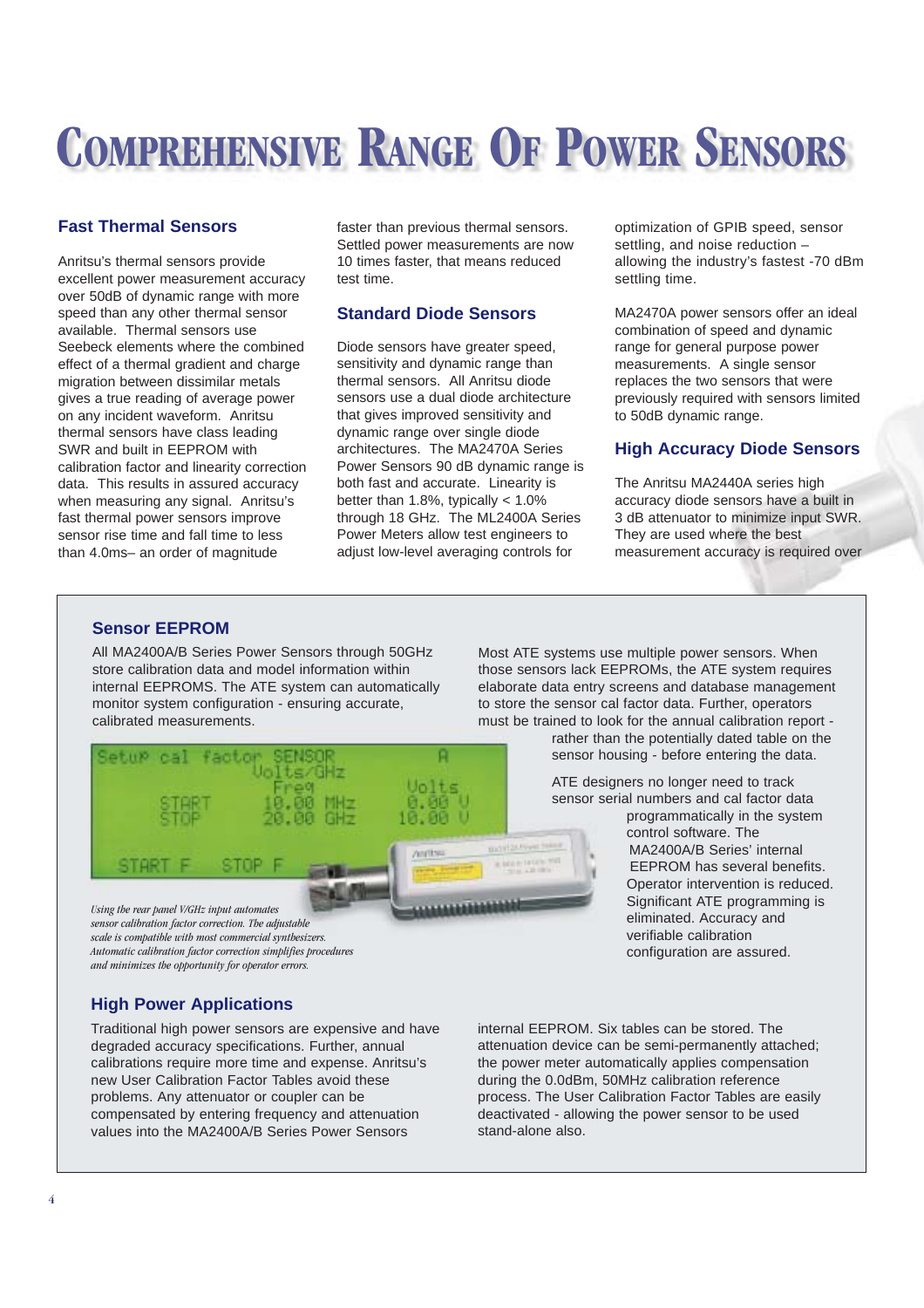a large dynamic range, for example when measuring amplifiers. High accuracy diode sensors have a dynamic range of 87 dB compared to the 90 dB of standard diode sensors.

#### **Fast Diode Sensors**

The MA2460A fast diode sensors from Anritsu have a rise time of 0.6µs. This together with a sensor video bandwidth of 1.25MHz makes them the ideal solution for power measurements on N-CDMA (IS-95) signals. The MA2460 sensors must be used with the ML2407/08A power meter. This combination of meter and sensor provides fast signal processing and sampling speeds. Average power,



#### *MA2420A/B Thermal Sensors.*

*Rise and fall times of less than 4 ms improve both settling time and measurement rate by more than two orders of magnitude over most of the useful dynamic range.*



#### *MA2470A Series Power Sensors.*

*90 dB dynamic range is combined with high speed. Rise time is < 4 µsec. Fall time is < 10 µsec, typical.*  peak power and crest factor on N-CDMA signals can be measured and displayed. The MA2460 sensors are dual diode sensors and delivers over 80 dB of dynamic range, making them suitable for both open and closed loop power control testing. The sensors internal AC detection circuitry gives a guaranteed noise floor of –60 dBm with typical performance to –70dBm, even when measuring CDMA signals.

Pulses down to 1µs can also be captured and displayed thanks to the sensor rise time of 0.6µs. In profile mode the ML2407A meter can be used to measure average power across narrow pulses, an increasingly common test method for amplifiers in digitally modulated systems.

#### **Universal Power Sensors**

The new MA2480A series Universal Power Sensors will measure any modulated or multi-tone signal thanks to a patented sensor architecture with three diode pairs. Universal power sensors deliver over 80 dB of dynamic range with speed and accuracy. Average power measurements on WCDMA signals can now be made without the need for special power meters. Universal sensors are also ideal for power measurements on other digitally modulated carriers such

#### as HDTV, DAB or QAM modulated radio links.

The sensor architecture ensures that one of the diode pairs is always operating in its square law region. The meter selects the diode pair operating in its square law region and is designed so that even the peaks of CDMA signals are measured accurately. Anritsu's three stage diode pair approach leads to a very much faster measurement time than the two stage approach used in previous generations of average power sensors. No slowing of measurement speed is observed at the switching points, making them transparent to the user.

Universal power sensors are also ideal for applications where multiple signals are present, such as intermodulation measurements and satellite multi carrier power loading measurements.

A unique additional capability of the Anritsu Universal power sensor is the ability to use it as a standard diode sensor for CW measurements. In this mode the fast response of diode sensors is maintained across the full dynamic range of the sensor, meaning that for the majority of users it is the only sensor that they will ever need – a truly Universal Power Sensor.



*Anritsu's MA2480A series Universal Power Sensors use a unique architecture with three cascaded diode pairs, dividers and attenuators. One of the diode pairs is within its square law region, ensuring true average power measurements of any input signal.*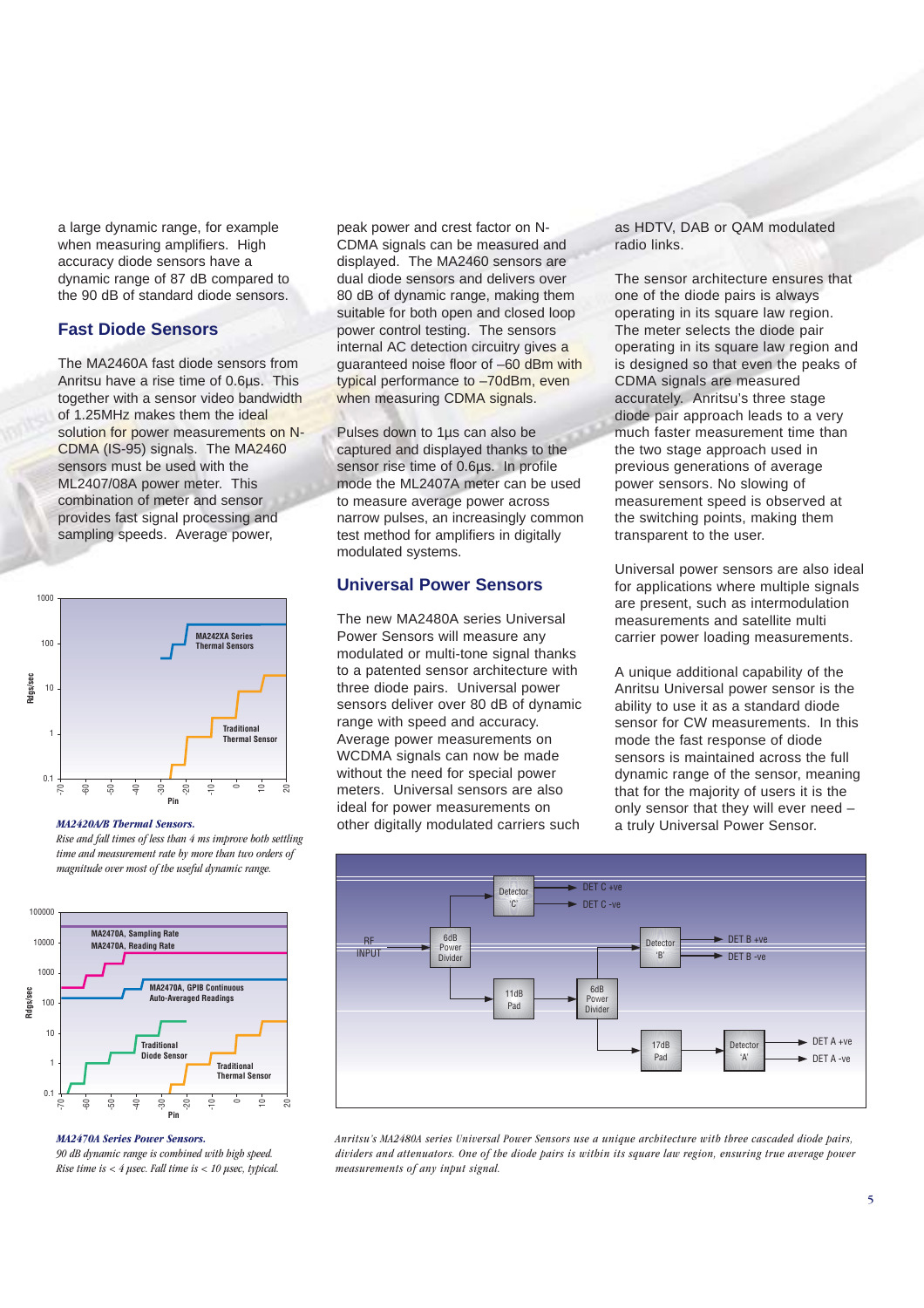## **DESIGNED FOR YOUR APPLICATION**

#### **Flexibility and Convenience for standard power measurements**

The Anritsu ML2400A series of power meters has been designed to offer the best combination of speed, accuracy and flexibility in a low cost package.

#### **Amplifier Gain Measurements**

Power meters are an essential instrument for the precise characterization of amplifier output power and gain. The Anritsu ML2438A is a true dual channel meter, two



*True dual channel display shows amplifier output power and gain simultaneously*

From its Preset condition the ML2400A series delivers accurate power measurements with a minimum of key strokes. Integral sensor EEPROM's store linearity and calibration factor data. This simplifies measurement set up and reduces human error. Basic power measurements can be made with just two operations; a sensor zero and entry of measurement frequency. Frequent recalibrations are eliminated as calibration data is memorized even after a power down cycle.

The Channel key gives immediate access to the instrument configuration for selection of one or two display channels, with different units or resolution for each. An analog bar graph simplifies manual tuning and peaking of power levels. Audible and visual alarms alert the user to failed measurements when testing against upper and lower limits. The Max/Min hold display feature is perfect for long term drift measurements or for quickly establishing the highest and lowest powers available from a test device.

Anritsu diode sensors deliver stable and repeatable measurements down to –70dBm, thanks to advanced signal processing with automated low level averaging and a very low meter noise floor.

independent signal channels eliminate multiplexing. Gain and output power are measured simultaneously. Fast responding thermal or diode sensors respond immediately to changes in power level to reduce total test time.

The combination of 90dB dynamic range sensors, fast settling time and versatile display settings make the ML2438A ideal for amplifier measurements. When an attenuator is required in front of the sensor, power offset tables can be entered into the sensors EEPROM. These tables apply frequency dependant offsets to the measured value, ensuring the best measurement accuracy at all times. When measuring the gain compression



of an amplifier across a range of frequencies, the V/GHz input updates the calibration factor as the source frequency is changed. This reduces set up time during manual testing and eliminates the chance of errors.

#### **Power vs Time**

Power vs Time mode provides a strip chart display of RF power variation.

Monitor a test device for gain and output power variation over time against; temperature, supply voltage or a component tolerance. Trouble shoot timing glitches or other intermittent power behaviour such as power control in a mobile telephone. Tune circuits for peak performance.

In power vs time mode the graphical display can represent the trace as average, maximum, minimum or both max and min. A time window of 1 minute to 24 hours can be set.

### **Pulse profiling**

A unique feature of the ML2400A series is the ability to display pulsed power signals on a graphical display. Now it is easy to capture and display pulsed power or TDMA signals quickly and easily. In Profile mode the power meter has TTL or edge based trigger functions so that pulses can be captured and displayed in real time. Trigger delay and user settable data

**50 dB Sensors UUT**  ${\sf P}_0$ A **B** A B A A Switch **Switch** Thermal Diode Thermal Diode

*90 dB power sensors simplify test hardware and software. Accuracy is improved because mismatch uncertainty and insertion losses in the switches are eliminated. The dual channel ML2438A speeds execution time by eliminating test system software for multiple meter addresses, cal factor correction, switch control, gain ranging, and meter settling.*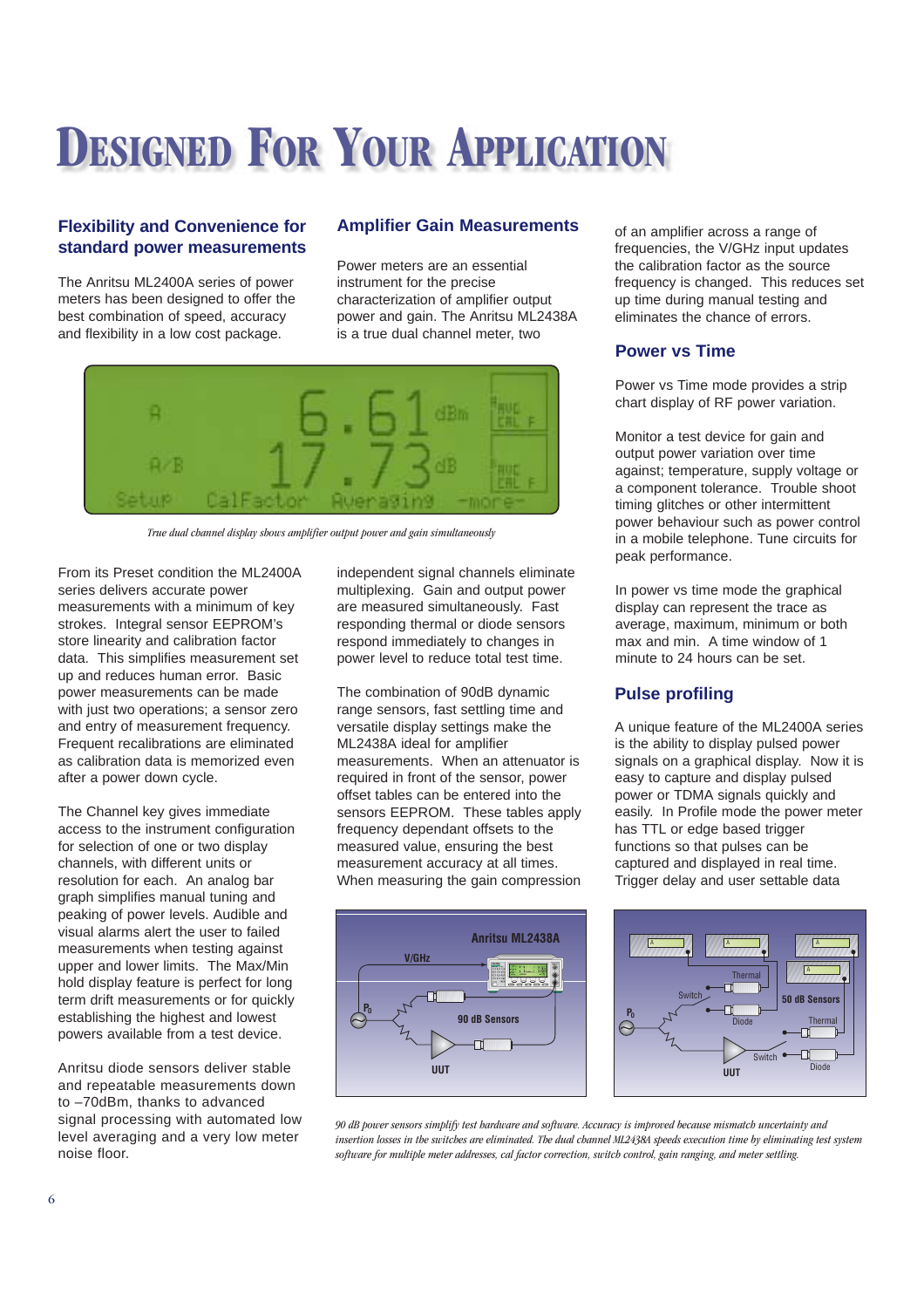capture timing provide graphical displays from 5µs to 999ms. Measure pulses, detect and avoid switching glitches, view the flatness of a pulse top – it is all possible with the ML2400A series profile mode.

For todays TDMA mobile communications systems such as GSM, PHS, PCS-1900, DCS-1800, DECT and IS-136 the ML2430A can capture and display individual time slots. Using frame triggering it is now possible to measure the average power across a time slot with greater accuracy production managers and operate with standard power meters.

CDMA systems can have spectral bandwidths of many megahertz. Standard diode sensors are not suitable for measurements on these systems as they give incorrect power measurements when used in their linear region (powers >-25dBm). Thermal sensors can be used as an alternative, but are too slow and limited in dynamic range for the demands of a production environment.



*Examine GSM or other TDMA standards slot power. Advanced triggering modes allow frame triggering. Variable gate widths and trigger delay enable precise average power measurements in any single slot.*

than ever before, with better accuracy and traceability than is achievable with integrated radio test sets. A marker table displays average power between markers or absolute power at a marker position for simplified slot analysis.

Custom Mode gives a large numeric readout of the power in a pulse within a precisely defined capture window. The window is defined by positioning markers in the graphical display or direct entry of the pulses time data.

#### **Modulated & Multi-tone signals**

Anritsu's new Universal power sensor has been specifically designed for the demands of wide bandwidth systems. Universal sensors have no bandwidth restrictions and do not rely on calculated power from sampled waveforms. Universal power sensors deliver 80dB dynamic range with all the speed and accuracy demanded by

#### **Frequency Sweep and Power Sweep**

The Anritsu ML2400A series of power meters are designed to function with Anritsu 69A and 68B synthesized sweep generators to form an integrated test solution for swept power and frequency measurements. Finally, "real-time" tuning speed AND traceable power accuracy are available in a low cost instrument. Easily tune converters, mixers, and transceivers with power meter accuracy. Testing devices with differing input and output frequency is particularly convenient because power sensors are broadband devices. Total power is measured regardless of the device's output frequency. By comparison, receiver based instruments require special calibrations and test set-ups.



*Source Sweep Graphic Display. Acquire power sweep or frequency sweep data at speeds greater than fifteen sweeps per second (GPIB to PC screen update rate). The meter automatically generates sweep synchronization with Anritsu 68000B or 69000A series Synthesized Sweep Generators.*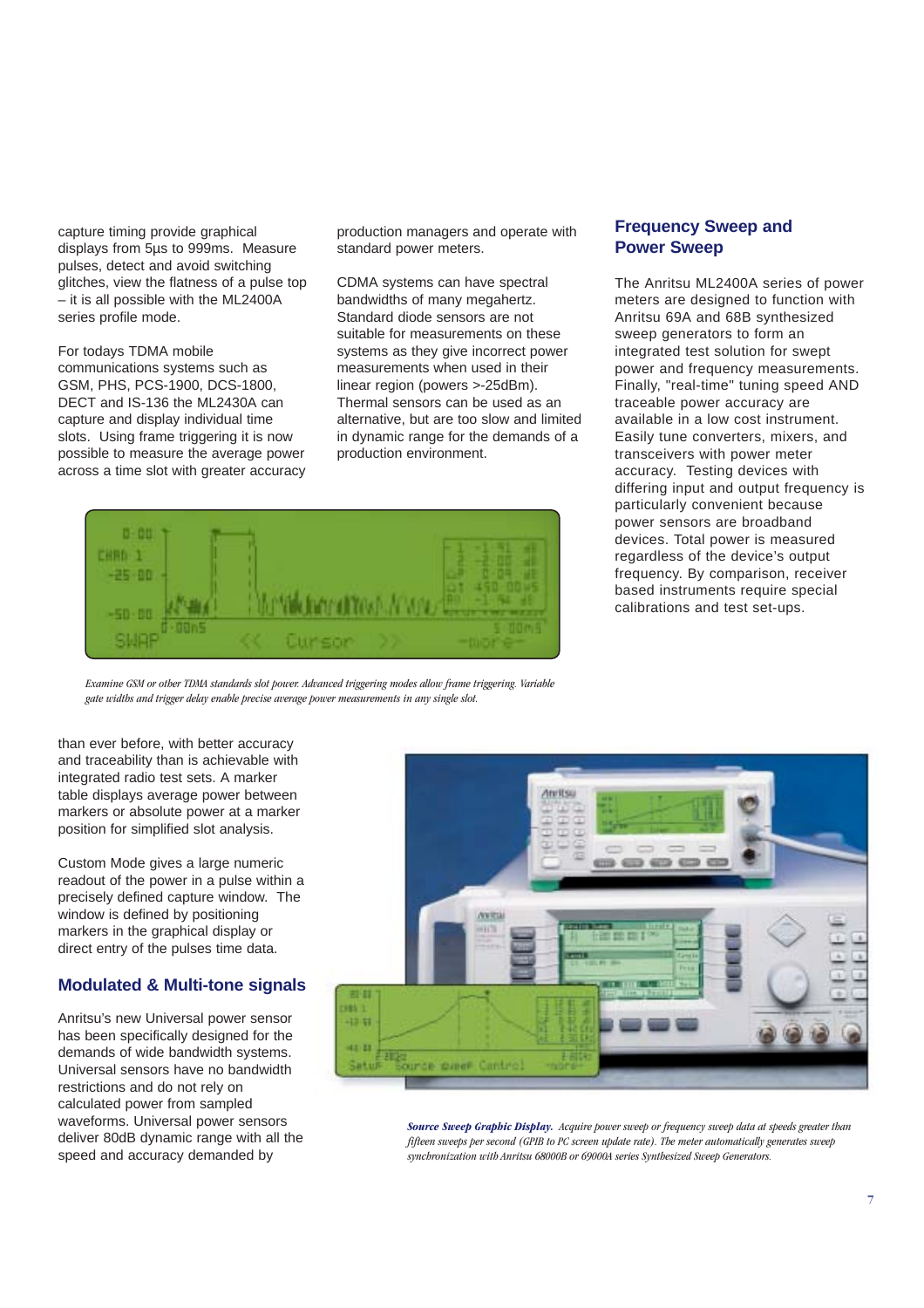## **OPTIMIZE TEST SYSTEM PERFORMANCE**

### **Lower calibration costs. Higher system throughput. Less programming time. Lower purchase price.**

The obvious benefit of a fast power meter is improved test system throughput.

Less obvious are development costs and carrying costs. For example, many power meters claim high speed, but how many offer the advanced trigger controls to make that speed useful? Similarly, a meter lacking sensitivity requires excessive averaging at low power levels.

**50 GHz Gain Measurement System With 90 dB Dynamic Range**



*The ML2430A's 90 dB range sensors reduce purchase costs and annual calibration expenses.*



*The ML2400A Series Power Meters combine the advantages of speed, accuracy, sensitivity, graphics display, voltage measurement and portability into a single power meter.*

The MA2470A Series and MA2440A Series power sensors reduce maintenance and calibration costs. For a test system with only 50 dB range power sensors, twice the number of power sensors and four times the meters must be maintained. Switches and cables must be calibrated and their frequency responses logged into the test system software. Additional sensor inventory keeps the test system operating during calibration or repair intervals. Thus, costs are much lower with 90 dB range power sensors.

Anritsu Power Meters replace several types of specialty meters. Many companies use one type of meter for high speed, another for portability, another for low purchase price, and another for thermal sensor compatibility. Standardizing on a single power meter reduces capital and maintenance expense.



*When an existing test system can't be reprogrammed, the ML2400A Series Power Meters emulate older single or dual channel meters. Throughput improvement depends upon the number of power measurements and the minimal use of wait statements within the older code. Typically, test execution speed is two to ten times faster.*

#### **VXI and MMS Systems**

The ML2400A Series power meters are faster than any VXI or MMS power meter. A single sensor accomplishes more types of measurements over more dynamic range than any offered for card based instrumentation. A single, inexpensive sensor handles peak and CW measurements over a 90 dB range. Thus, the system needs less switch control code, fewer sensors, and the whole system operates faster. Physically, the ML2400A Series occupies less space.

Triggering controls with wide internal trigger ranges eliminate the need for programmatic wait statements for switch and source transient settling times.

The power meter chassis is already RF shielded. That opens another slot in the EMI rack for other microwave equipment. The power sensor connectors are already on the front panel (or rear panel) where they're needed, so there's no need for special bulkhead adapters and extra cables.

Further, the ML2400A Series' built-in display helps trouble-shoot problems quickly. There's no need to press fifteen buttons just to see the power level on 'Uplink # 4.' The pulse profiling and synthesizer compatibility is built-in avoiding special software.

The power sensor's internal EEPROM allows programmatic activation of User Calibration Factor Tables. This allows a single, standard power sensor to perform high power measurements with attenuators or couplers; no "special" sensors are required.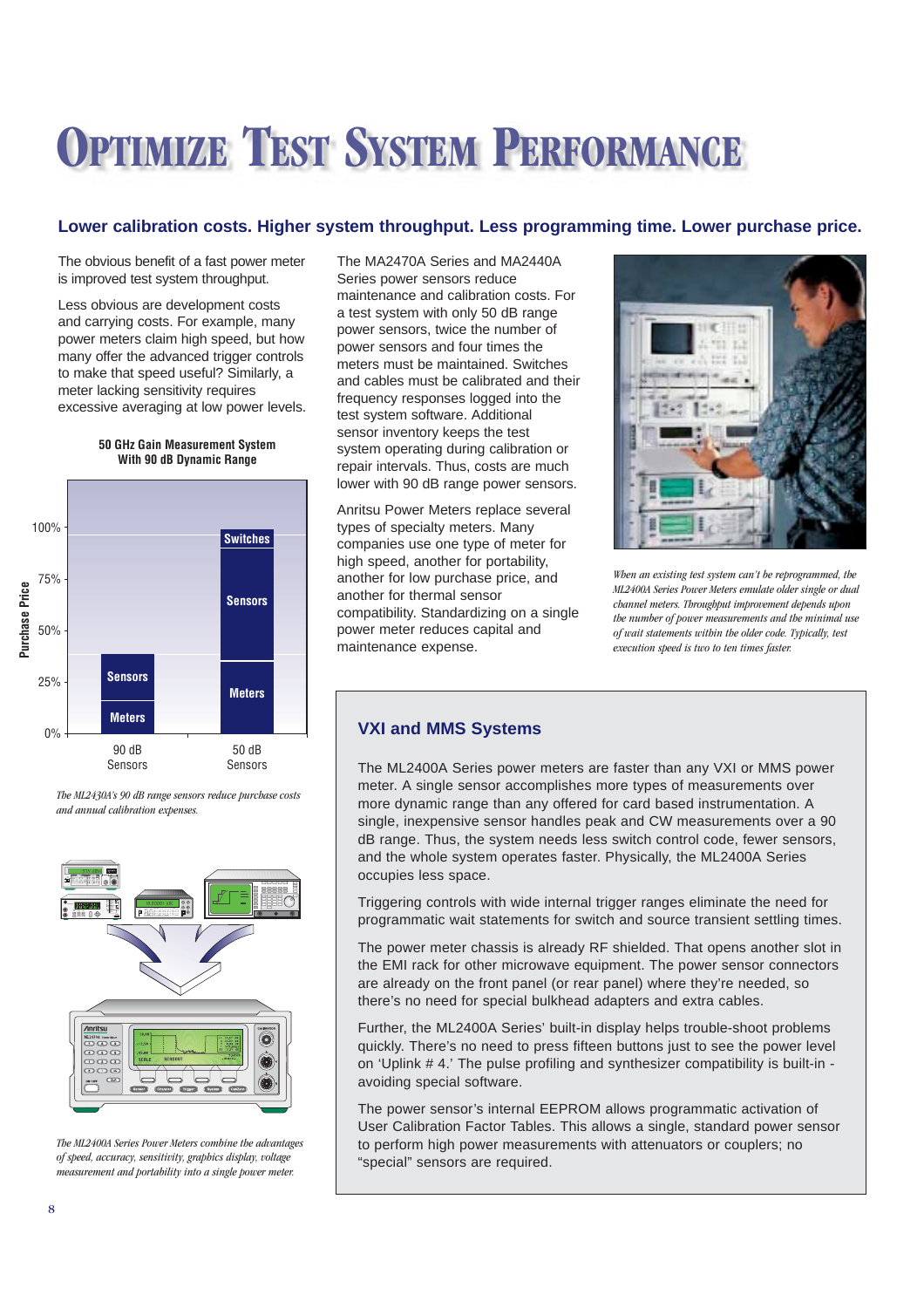## **PORTABLE AND RUGGED FOR FIELD USE**

#### **Toughened case. Battery operation. Remote Monitoring... Ideal for use in any location.**

The ML2400A Series' brings accuracy and convenience to field service applications.

#### **Performance For Pulses**

Individual time slots of GSM, DCS-1800, DECT, IS-136, PCS-1900 and PHS signals can be displayed and measured per the standards' specifications.

Since measurements are performed with the same type of meter used by the equipment manufacturer, service personnel can easily correlate field installation and maintenance data to the manufacturer's production tests. Problem conditions are easily identified.

### **Simplify Test Procedures**

All MA2400A/B power sensors have automated calibration factor correction and internal temperature compensation simplifies field procedures. Operators can focus on solving problems, rather than following lengthy test procedures.

Measurement procedures are further simplified through standardization. As the only power meter to combine fast sensors for profile displays and thermal sensors in one measuring system, service organizations can standardize on a single power meter.

Softkey menus simplify instrument control by making the user interface easier to understand. Status and



selection of meter settings are displayed on the menu as they are entered: hidden selections and special function keys are avoided. A convenient number entry pad avoids the procedural description problems associated with arrow keys used for numerical entries.

Anritsu Power Meters are designed for tough field handling and rugged conditions. The shock resistant polycarbonate case is thoroughly tested. Internal mountings for the battery and circuit boards are reinforced to survive ground impact. An optional front panel cover and softcase are recommended for further environmental protection.

#### **Remote Monitoring By Telephone**

For remote trouble-shooting, the full duplex RS-232 remote control automatically calls a pre-entered phone number whenever a limits threshold is exceeded. Just set the limit level, enter the phone number and connect a modem. The ML2400A Series continuously monitors power conditions and calls the host controller when a violation is detected.

The meter's data acquisition settings can adjust to monitor average power or the burst power of specific timeslots. The RS-232 port uses the same commands as the GPIB. Contact your Anritsu representative for PC compatible software.



*The optional NiMH battery with "Smart" technology provides 6 hours of continuous operation, accurate fuel gauging, and < 2 hour fast charge cycling. The accessory softcase protects the power meter and accessories from shocks and the weather.*

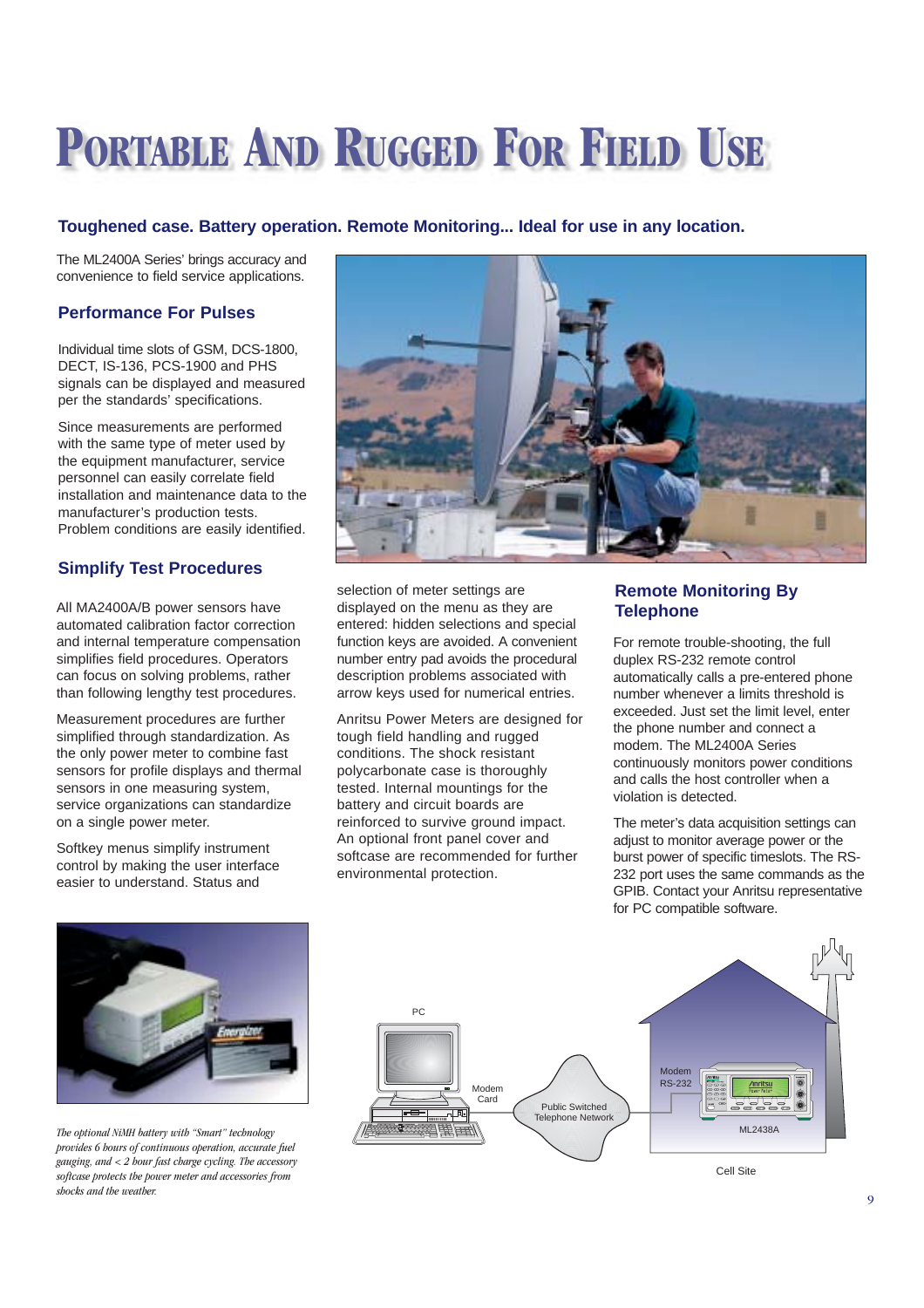

Power measurement accuracy is a straight forward concept. It has several component parts. Some can be substantially reduced through judicious measurement practice. In the table below, a classic example of measurement accuracy is detailed for each MA2400A/B Series power sensor level response over the sensor's dynamic range. When measuring a power level at other than the power level of the absolute reference, which is typically the meter's 0.0 dBm reference 'calibrator', sensor linearity is included in measurement

> accuracy. **Temperature** linearity is included when operating the sensor at other than room temperatures. The best way to reduce this error is to first choose power sensors with clearly specified

linearity performance.

Noise, Zero Set and Zero Drift impact measurement accuracy at the bottom of a power sensor's dynamic range. Different power sensors have different noise characteristics. Noise can be reduced through additional averaging or longer sample integration times. Additionally, low level averaging can be applied to optimize tradeoffs between dynamic settling, raw noise power deviation, and measuring speed.



### % Mismatch Uncertainty =  $100$  [ $(1 \pm \Gamma_1 \Gamma_2)^2 - 1$ ] **dB Mismatch Uncertainty = 20 log (1**  $\pm$  $\Gamma$ **<sub>1</sub>**  $\Gamma$ **<sub>2</sub>)**

*Mismatch is easily calculated in either dB or percentage terms from the source's and sensor's respective reflection coefficients.*

Mismatch uncertainty is typically the largest component of measurement uncertainty. The error is caused by the differing impedances between the power sensor and the device to which the power sensor is connected.The most convenient method of reducing mismatch uncertainty is to choose power sensors with high return loss; that is, the power sensor's SWR is very close to 1.0. Further improvement results from performing actual measurements of the sensor's return loss with a well calibrated vector network analyzer or other precision return loss measurement technique. Broadband microwave devices like the MA2400A/B Series sensors are assembled in a manner that typically achieves significantly better SWR performance at some frequencies than the performance specifications indicate.

There are three common techniques of reducing source SWR. If the source's  $S_{22}$  characteristics can be determined, the mismatch loss can be calculated and the appropriate correction added to



*The MA2470A Series Power Sensors' excellent return loss and low noise performance provide industry leading measurement accuracy. Chart shows typical 1.0 to 40 GHz performance excluding error sources for temperature, human error, and test setup frequency response. MA2440A Series High Accuracy Power Sensors further improve accuracy.*



*The dual channel ML2438A provides realtime source leveling through a rear panel analog output and simultaneously measures RF power with the other sensor.*

| <b>Sensor Model Series</b>                | <b>MA2420A/B</b> | <b>MA2440A</b> | <b>MA2470A</b> |
|-------------------------------------------|------------------|----------------|----------------|
| <b>Instrumentation Accuracy</b>           | 0.50%            | 0.50%          | 0.50%          |
| <b>Sensor Linearity</b>                   | 1.30%            | 1.80%          | 1.80%          |
| Noise, 256 Ava.                           | 0.00%            | 0.00%          | 0.00%          |
| Zero Set and Drift                        | $0.00\%$         | $0.00\%$       | 0.00%          |
| <b>Mismatch Uncertainty</b>               | 3.67%            | 3.84%          | 4.49%          |
| Sensor Cal Factor Uncertainty             | 0.83%            | 0.79%          | 0.84%          |
| Reference Power Uncertainty               | 1.20%            | 1.20%          | 1.20%          |
| Reference to Sensor Mismatch Uncertainy   | 0.23%            | 0.23%          | 0.23%          |
| Temperature Linearity, $\pm 20^{\circ}$ C | 1.00%            | 1.00%          | 1.00%          |
| RSS. Room Temp                            | 4.19%            | 4.51%          | 5.09%          |
| Sum of Uncertainties, Room Temp           | 7.73%            | 8.36%          | 9.06%          |
| <b>RSS</b>                                | 4.31%            | 4.62%          | 5.18%          |
| Sum of Uncertainties                      | 8.73%            | 9.36%          | 10.06%         |
|                                           |                  |                |                |

type. A 16 GHz, 12.0 dBm signal is presumed at a source SWR of 1.5:1.0.

Instrumentation accuracy is the accuracy of the meter. The specification is 0.5% – a very small component of overall measurement accuracy. The error sources which comprise instrumentation accuracy are largely related to linear voltage measurement.

Sensor linearity and temperature linearity describe the relative power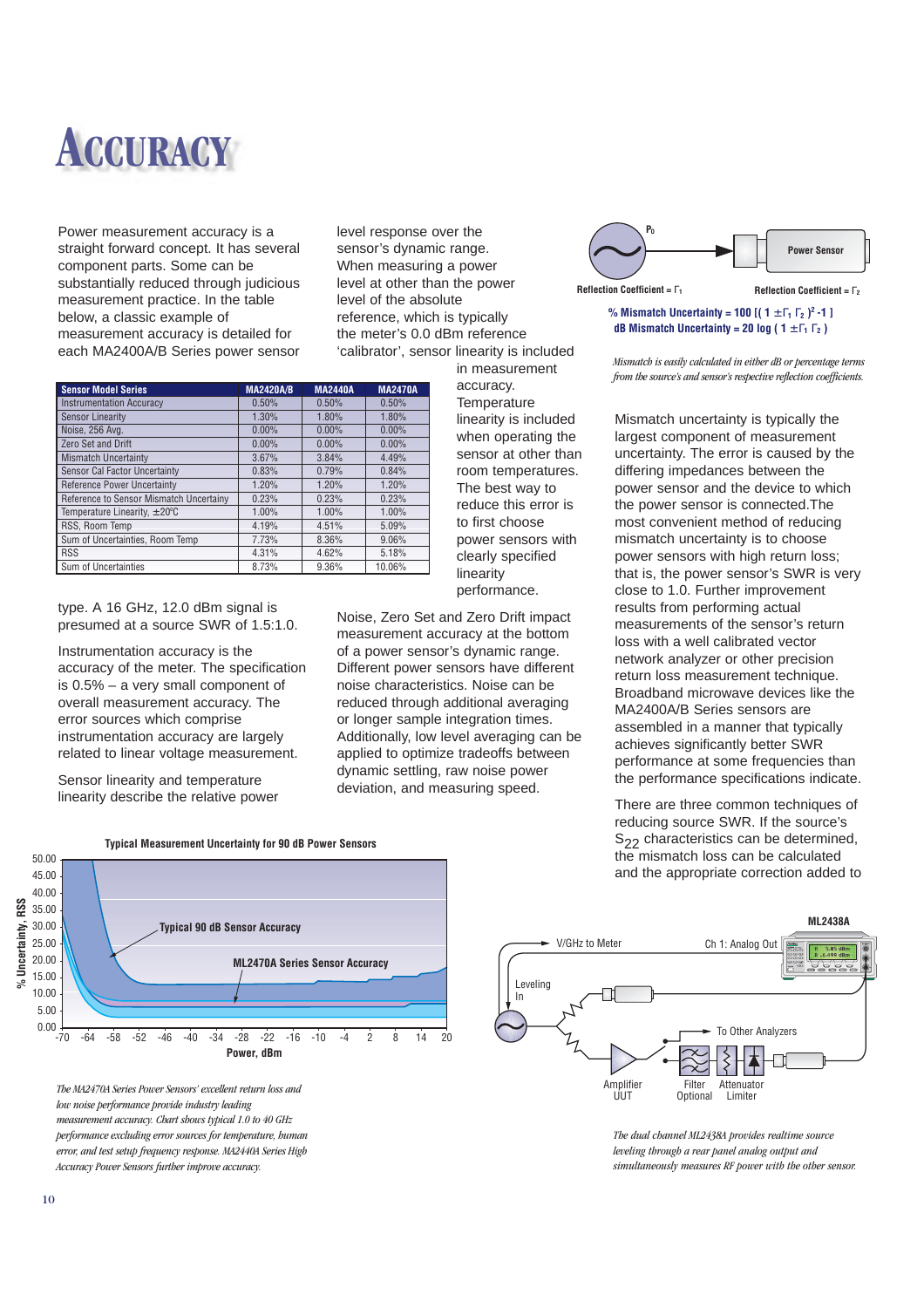the power measurement. Alternately, a 3.0 dB precision attenuator with high return loss can be attached to the source to improve the effective source impedance. Finally, effective source match can be improved with external power leveling.

Sensor calibration factor uncertainty identifies the accuracy of the sensor's calibration relative to a recognized standard for absolute power level. Sensor calibration factor uncertainty is



*ML2430A Series measurements are NIST traceable.*

included in accuracy calculations for any absolute power measurement (in dBm or Watts) and for relative power measurements if the signals are different frequencies.

Reference power uncertainty specifies the maximum possible output drift of the power meter's 50MHz, 0.0 dBm power reference between calibration intervals. The output is traditionally labeled 'calibrator' on a power meter's front panel. Reference accuracy can be improved by using a more accurate or a more recently calibrated reference.

Relative power measurements (in dBr or %) can sometimes neglect several sources of error. Reference power uncertainty and sensor to reference mismatch uncertainty do not generally impact relative power measurements. If the measurements are performed at a single frequency, sensor calibration factor uncertainty is negligble. If the source or other device to which the power sensor is connected does not change its reflection characteristics in either magnitude or phase, then mismatch uncertainty can also be neglected under most conditions.

In typical power measurements, the test setup and measurement practices often create larger measurement uncertainties. These errors include exceeding the sensors maximum specified power range, offset errors, poor connector practice, excessive source harmonics and incorrect calibration factor usage.

Offset errors occur because traditional power meters allowed only a fixed value power offset for test setup equipment. The frequency response characteristics from connectors, cables, adapters or attenuators, are assumed to be a single value. For example a '10 dB attenuator' may only be 9.75 dB over some of the frequency range. The 0.25 dB error is approximately 6%, slightly larger than the total accuracy from other error components.

The ML2400A Series Power Meters avoid offset errors by incorporating up to five 200 point offset tables of dB values versus frequency. As frequency information is entered for sensor calibration factor correction, the correct offset level is also interpolated and applied. Compensating for the true frequency response of attenuators, couplers, cables, switches and other test setup devices improves measurement accuracy. When a power sensor connection is preceded with a 1N Series wideband power limiter, the offset table compensates for frequency response – achieving an accurate, "burnout-proof" sensor.

Connector damage has significant accuracy and repeatability effects. It is the most common cause of sensor damage, but is frequently undetected. Every MA2400A/B Series sensor includes a hex nut connection for application of a calibrated torque wrench. Historical common practice insists that "Finger tight is right." For experienced operators, this may be acceptable. However, an RF connector is like any other precision tool; it has specifications. Particularly in production areas, quality practice dictates that no piece of measurement equipment be used outside of it's tolerances. Torque wrenches assure compliance with that quality requirement and results in more consistent measurements.



*Hex-nut connectors allow use of a calibrated connector torque wrench, assuring the connector is tightened to it's proper tolerances.*



*All microwave devices have a frequency response. The ML2400A Series' internal offset table automatically corrects for variation in test setup insertion loss versus frequency. The power sensor's User Calibration Factor Tables accomplish the same function, except the data is stored within the sensor EEPROM rather than the meter.*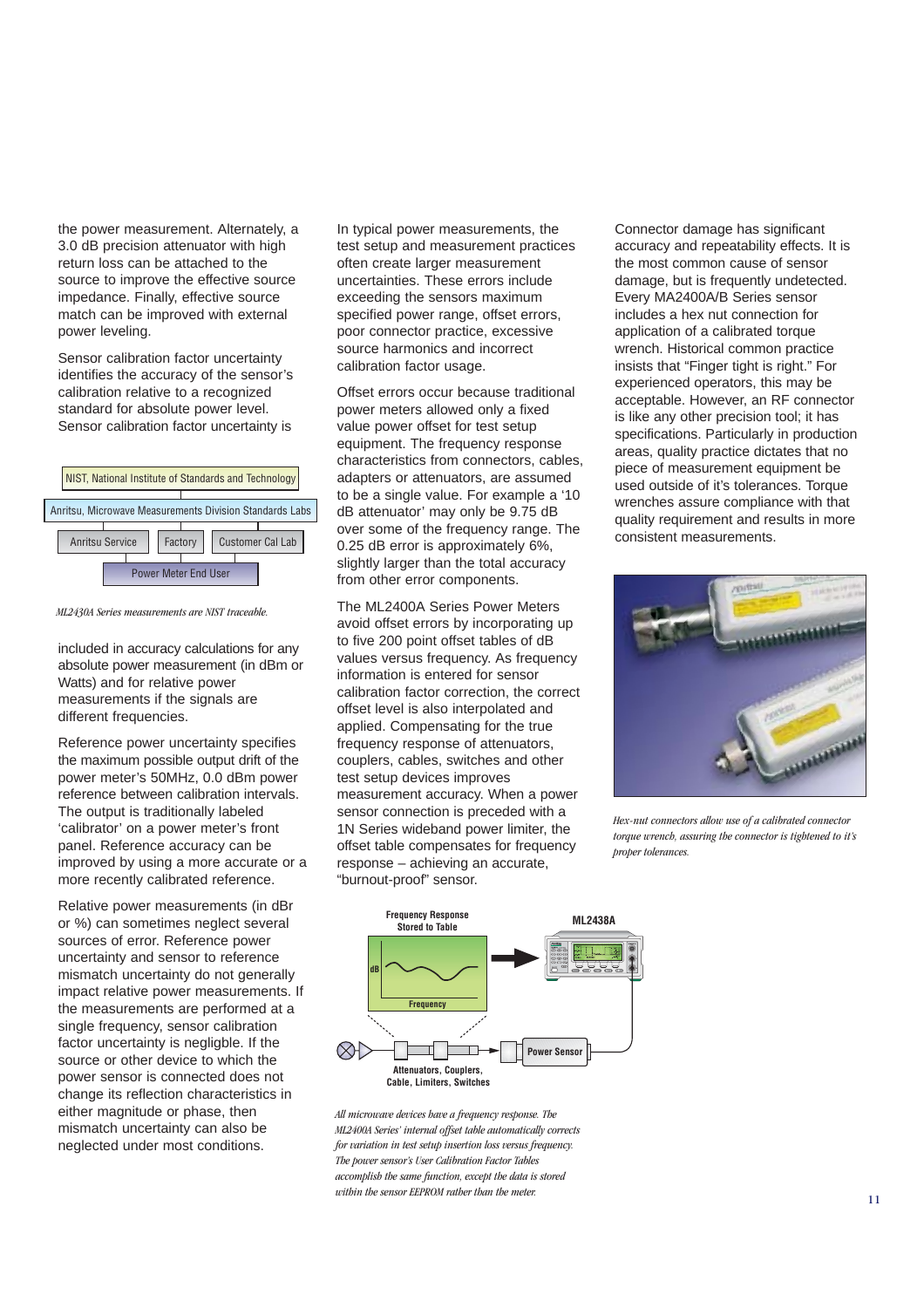## **ACCESSORIES**



*Reduce annual calibration expense with Anritsu's precision range calibrators. The ML2419A Range Calibrator verifies the ML2400A Series Power Meter's measurement channels. The meter's 50 MHz oscillator level is verified by comparison method. When the calibrator is connected, user operation prompts appear on the meter's screen. A verification report is printed*



#### *Printer*

*The DeskJet printer benefits from the print facility of the ML2400A series power meter to give immediate hard copy records of instrument settings, measurement conditions and results. Graphical displays are also output when the meter is in profile mode.*



#### *Anritsu and HP Sensor Adapters*

*using the meter's parallel printer port.*

*ML2419A Range Calibrator*

*Sensor adapters protect your existing investment in power sensors. The MA2497A HP sensor adapter enables connection to HP 8480 series power sensors. MA2499B is for connection to the previous range of Anritsu 4700A and 4600A power sensors. Both sensor adapters have in-built EEPROMS so that calibration factor tables can be stored and recalled from the ML2430A power meter.*



#### *Soft Carry Case and Internal Battery Bail Arm and Protective Front Cover*

*For field use the optional battery gives freedom of operation without access to a power supply. The battery can be charged in the instrument or with the accessory desk top charger. The accessory soft carry case has pockets for all common accessories, making it an ideal carry bag for field use.*



*The front panel cover protects the power meter display and connectors from knocks during transit. A bail arm is available for ease of carrying and angling the meter on a workbench.*



#### *50MHz Reference Oscillator*

*When power sensors must be located a long distance from the power meter, the MA2418A Reference Oscillator provides a remote, traceable 0dBm power reference. MA2418A is DC powered from a 16 to 24 volt jack plug.*



#### *Bulkhead Adapter*

*When power sensor cables must pass through walls or shielded enclosures, the ML2400A-29 Bulkhead Adapter provides a convenient connection between two sensor cables. When connection to a 50MHz, 0dBm reference is required, the MA2418A Reference Oscillator provides a convenient solution.*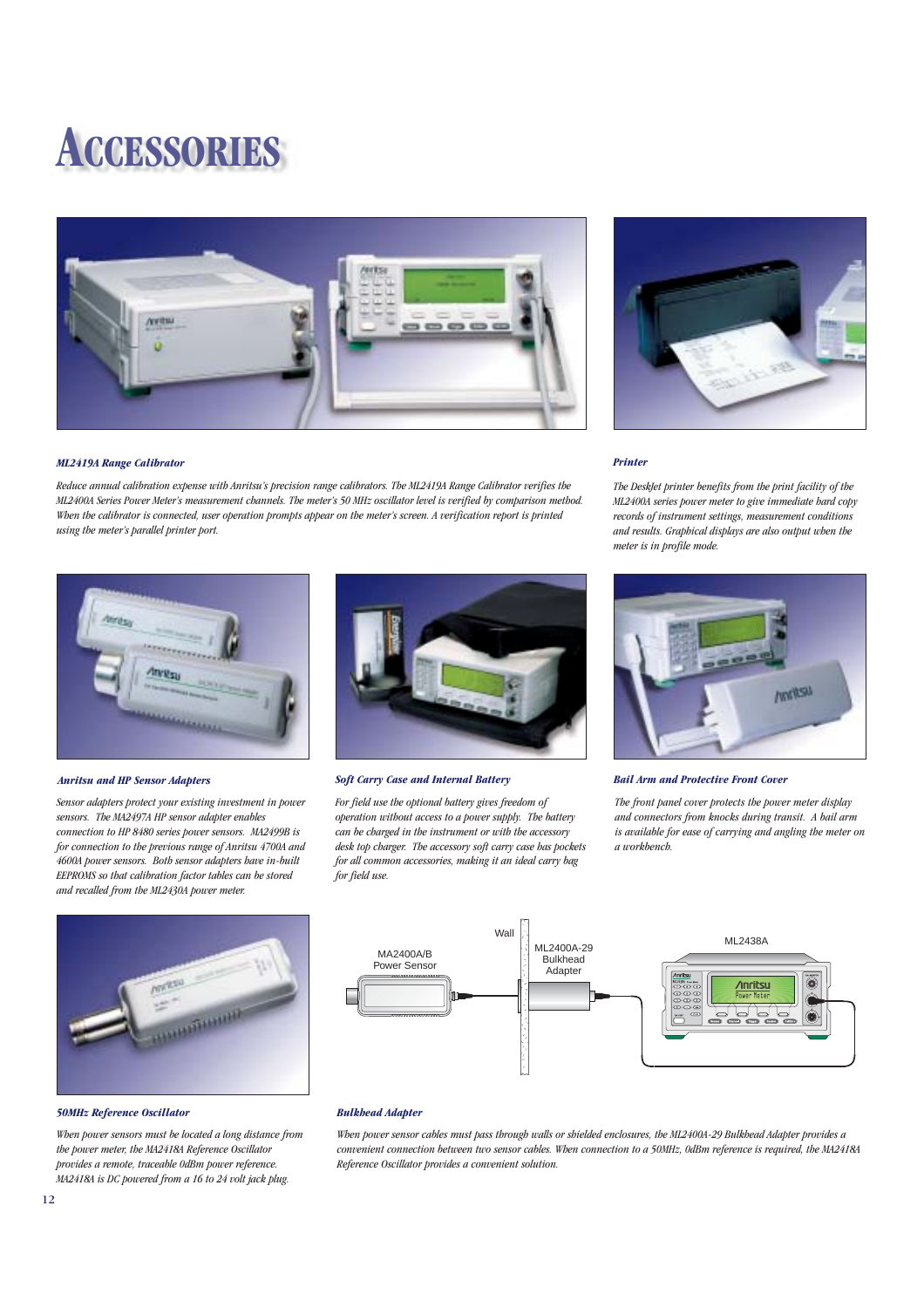#### **Power Attenuators**

| Model    | Frequency<br>Range | Rating             | Connectors         |
|----------|--------------------|--------------------|--------------------|
| 42N50-20 | $dc - 18$ GHz      | 20 dB, 5W, 50 ohm  | N male to N female |
| 42N50-30 | dc - 18 GHz        | 30 dB, 50W, 50 ohm | N male to N female |
| 42KC-20  | $dc - 40$ GHz      | 20 dB, 5W, 50 ohm  | K male to K female |

#### **Precision Attenuators**

| Model     | Frequency<br>Range | Rating            | Connectors         |
|-----------|--------------------|-------------------|--------------------|
| 41KC-3    | $dc - 40$ GHz      | 3 dB, 2W, 50 ohm  | K male to K female |
| 41KC-6    | $dc - 40$ GHz      | 6 dB, 2W, 50 ohm  | K male to K female |
| 41KC-10   | $dc - 40$ GHz      | 10 dB, 2W, 50 ohm | K male to K female |
| 41KC-20   | $dc - 40$ GHz      | 20 dB, 2W, 50 ohm | K male to K female |
| $41V-3$   | $dc - 60$ GHz      | 3 dB, 2W, 50 ohm  | V male to V female |
| $41V - 6$ | $dc - 60$ GHz      | 6 dB, 2W, 50 ohm  | V male to V female |
| $41V-10$  | $dc - 60$ GHz      | 10 dB, 2W, 50 ohm | V male to V female |
| 41V-20    | $dc - 60$ GHz      | 20 dB, 2W, 50 ohm | V male to V female |

#### **Coaxial RF Limiters**

Wideband limiters protect power sensors from damage due to excessive RF power. The limiters have low insertion loss to preserve the power sensor's sensitivity. High quality return loss minimizes mismatch uncertainty degradation and ensures a flatter insertion loss versus frequency characteristic. The insertion loss response should be loaded into the MA2400A/B power sensor's User Calibration Factor Table; however, it is important to note that the limiters large signal response, beginning at about + 10 dBm, is different from the limiter's small signal frequency response.



Inexpensive RF limiters protect sensors against damage from excessive input power.

| Model | Frequency Range | Rating     | Connectors         |
|-------|-----------------|------------|--------------------|
| 1N50C | $0.01 - 18$ GHz | 5W, 50 ohm | N male to N female |
| 1K50A | $0.01 - 20$ GHz | 5W, 50 ohm | K male to K female |
| 1K50B | $0.01 - 26$ GHz | 3W, 50 ohm | K male to K female |

#### **Precision Coaxial Adapters**

| Model        | <b>Frequency Range</b> | Connectors                  |
|--------------|------------------------|-----------------------------|
| 510-90       | $DC - 3.3 GHz$         | N male to 7/16 DIN female   |
| 510-91       | DC - 3.3 GHz           | N female to 7/16 DIN female |
| 510-92       | $DC - 3.3 GHz$         | N male to 7/16 DIN male     |
| 510-93       | DC - 3.3 GHz           | N female to 7/16 DIN male   |
| <b>K220B</b> | <b>DC - 40 GHz</b>     | K male to K male            |
| <b>K222B</b> | <b>DC - 40 GHz</b>     | K female to K female        |
| <b>K224B</b> | <b>DC - 40 GHz</b>     | K male to K female          |

#### **Coaxial Adapters**

| Model   | <b>Frequency Range</b> | <b>Connectors</b>      |
|---------|------------------------|------------------------|
| 1091-26 | DC to 18 GHz           | N male to SMA male     |
| 1091-27 | DC to 18 GHz           | N male to SMA female   |
| 1091-80 | DC to 18 GHz           | N female to SMA male   |
| 1091-81 | DC to 18 GHz           | N female to SMA female |

#### **Power Splitters**

| Model              | <b>Frequency Range</b> | Connectors                   |
|--------------------|------------------------|------------------------------|
| 1091-28            | $DC - 18$ $GHz$        | N female - N female/N female |
| K241B              | DC - 26.5 GHz          | K male - K female/K female   |
| <b>K241C</b>       | $DC - 40$ $GHz$        | K male - K female/K female   |
| V <sub>241</sub> C | $DC - 60$ $GHz$        | V male - V female/V female   |

#### **Power Dividers**

| Model        | <b>Frequency Range</b> | Connectors                   |
|--------------|------------------------|------------------------------|
| 1091-29      | $DC - 18$ $GHz$        | N male - N female/N female   |
| <b>K240B</b> | DC - 26.5 GHz          | K female - K female/K female |
| <b>K240C</b> | $DC - 40$ $GHz$        | K female - K female/K female |
| V240C        | $DC - 60$ $GHz$        | V female - V female/V female |

#### **Printers**

| ML2400A-33 | Desk-Jet Printer, Portable                    |
|------------|-----------------------------------------------|
| 2000-661   | <b>Black Print Cartridge</b>                  |
| 2000-662   | Rechargeable Battery for Desk-Jet Printer     |
| 2000-663   | Power Cable (Europe) for Desk-Jet Printer     |
| 2000-664   | Power Cable (Australia) for Desk-Jet Printer  |
| 2000-665   | Power Cable (U.K.) for Desk-Jet Printer       |
| 2000-667   | Power Cable (So. Africa) for Desk-Jet Printer |
|            |                                               |

#### **Precision Loads**

| Model    | <b>Frequency Range</b> | Connectors |
|----------|------------------------|------------|
| 28N50-2  | DC - 18 GHz            | N male     |
| 28NF50-2 | <b>DC - 18 GHz</b>     | N female   |
| 28A50-1  | <b>DC - 18 GHz</b>     | GPC-7      |
| 28K50    | <b>DC - 40 GHz</b>     | K male     |
| 28KF50   | <b>DC - 40 GHz</b>     | K female   |
| 28V50B   | DC - 67 GHz            | V male     |
| 28VF50B  | $DC - 67$ $GHz$        | V female   |

#### **RF Bridges and Open/Shorts**

| Model    | <b>Description</b> | <b>Frequency Range</b> | Connectors |
|----------|--------------------|------------------------|------------|
| 60N50-1  | RF Bridge, 46 dB   | $0.005 - 2.0$ GHz      | N male     |
| 60NF50-1 | RF Bridge, 46 dB   | $0.005 - 2.0$ GHz      | N female   |
| 87A50-1  | RF Bridge, 38 dB   | 2.0 - 18 GHz           | GPC-7      |
| 22A50    | Open/Short         | <b>DC - 18 GHz</b>     | GPC-7      |
| 22N50    | Open/Short         | <b>DC - 18 GHz</b>     | N male     |
| 22NF50   | Open/Short         | <b>DC - 18 GHz</b>     | N female   |

#### **Calibrated Torque Wrenches**

| Model      | <b>Description</b>                              |
|------------|-------------------------------------------------|
| $01 - 201$ | Calibrated torque wrench for K and V connectors |
| $01 - 204$ | Calibrated torque wrench for N connector        |

### **Precision Waveguide to Coaxial Adapters**

Contact your local Anritsu sales office for details of our range of precision waveguide to coaxial adapters.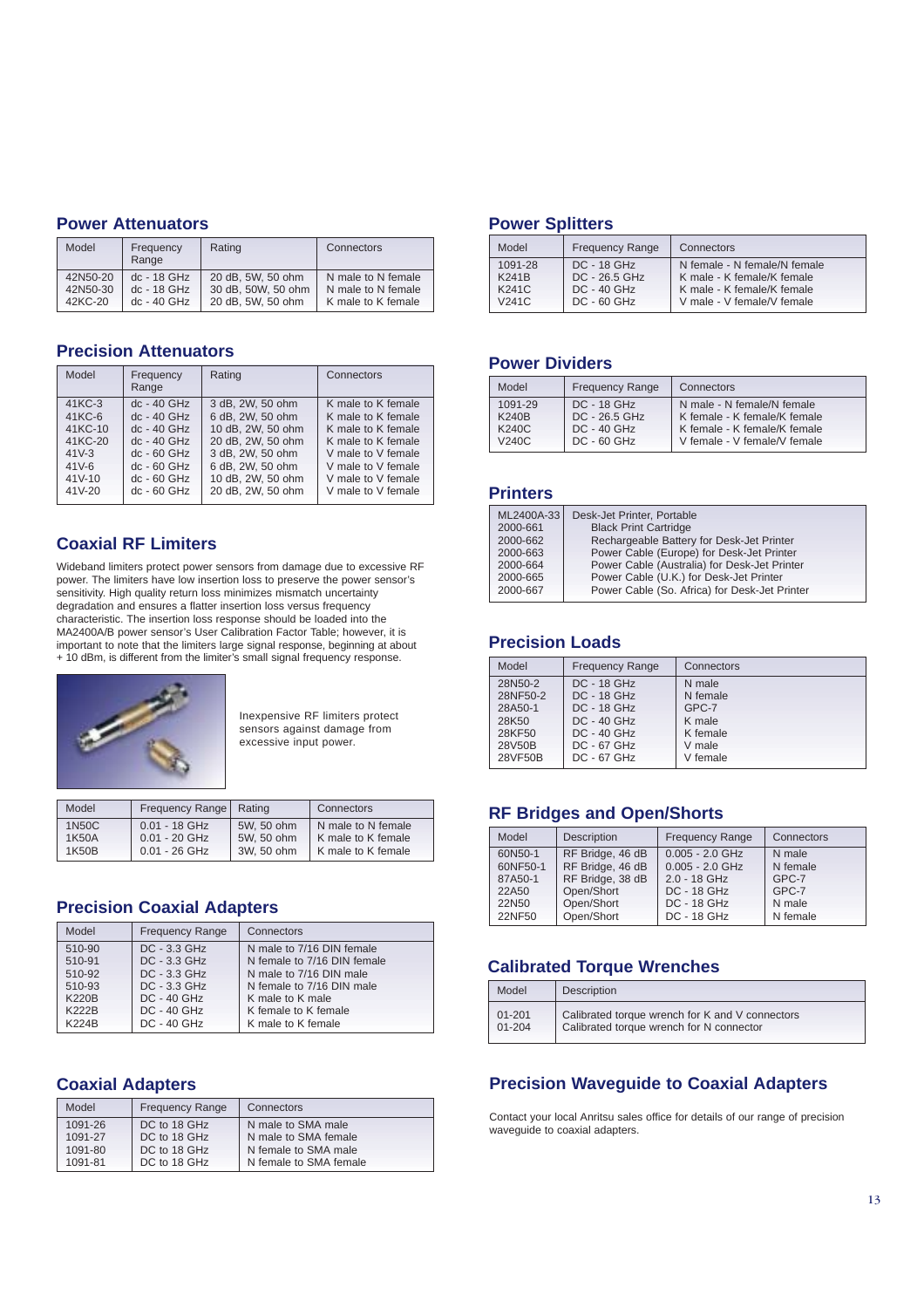## **SPECIFICATIONS**

### **Frequency Range:** 100 kHz to 50 GHz (Sensor dependant)

**Power Sensors:** Meter specifications apply to MA2400A/B Series Power Sensors. Compatible with MA and MP Series sensors.

**Sensor Dynamic Range:** MA2420A/B Series Thermal Sensors:  $50 \text{ dB}$ 

MA2440A Series High Accuracy Power Sensors: 87 dB CW, > 57 dB Peak

MA2460A/B Series Fast Diode Sensors: 80 dB

MA2470A Series Power Sensors: 90 dB CW, > 60 dB Peak

MA2480A Series Universal Sensors: 80 dB

**Power Measurement Range:** -70 to +47 dBm (0.1nW to 50W), sensor/attenuator dependent. Use couplers for higher power levels.

**Voltage Measurement Range:** 0.00 to 20.00 V, nominal

**Display Range:** -99.999 to +99.999 dB

**Display Resolution:** Selectable from 0.1dB to 0.001dB limited to 0.01 dB in graphical display modes; Linear power units, 3 to 6 digit, 1 - 3 digits selectable to right of decimal nW - W; Voltage, 1 - 2 digits selectable to right of decimal.

**Offset Range:**<br>-99.99 to +99.99 dB. Fixed value or frequency<br>dependent table.

**Display Units:** dBm, dB, dBr, dBmV, dBuV, W, %, Volts, **Instrumentation Accuracy:**

#### $< 0.5 \%$ **Zero Set and Drift:**

ML2437/8A < 0.5 % Percent of full scale in most sensitive range, measured over one hour with maximum averaging after one hour warm up at constant temperature.

ML2407/8A < 1.8 % Percent of full scale in most sensitive range, measured over one hour with maximum averaging after one hour warm up at constant temperature

#### **Noise:**

ML2437/8A < 0.5 % Percent of full scale in most sensitive range.

ML2407/8A < 1.8 % Percent of full scale in most<br>sensitive range, both measured over a one minute<br>interval with maximum averaging, two standard<br>deviations at constant temperature after one hour<br>warm up, typical. MA2470A Ser

#### **1.00 MW POWER REFERENCE**

**Frequency:** 50MHz nominal

**Output Level:** 1.00 mW, ± 1.2%/Year, ± 0.9% RSS, NIST Traceable

**Maximum Input:** + 20 dBm continuous or peak, ± 50 V dc

**VSWR:**  $\frac{2}{1.04}$ 

14

**Connector:** Type N female

#### **SENSOR / CHANNEL CONTROL**

**Operating modes:** Readout, dual channel. RF power or voltage.

Power Versus Time: single channel graphic of readout data

Profile: single channel RF peak power graphic display for analysis of repetitive pulse or transient waveforms Source Sweep: Single channel power sweep or frequency sweep

NCDMA Average Power, Peak Power and Crest Factor-ML2407/8A only.

**Range Hold:** Current range or selectable 1 through 5.

#### **AVERAGING**

**Auto-averaging:** Automatically increases moving averaging at low power ranges.

**Averaging Types:** Auto, Manual (Moving, Repeat)

**Manual Average Range:** 1 to 512

**Low-Level Averaging:** Low, Medium, and High settings apply post average low pass filter to improve visibility at high display resolution.

#### **Limit Lines:**

Fixed value high and low limits with audible, rear panel TTL output, and/or visible Pass/Fail alarm indication. Failure indication can latch for transient failure detection.

#### **Cursors:**

Two manually adjustable cursors with power, delta cursor power, between cursor power average, and delta time readout display.

**Delta t Resolution:** 0.5% of display period or 100ns

**TRIGGERING**

**Trigger Sources:** Internal, External TTL, GPIB, Manual, Continuous

**Delay Range:** 0.0 to 999.0 Milliseconds

**Delay Resolution:** 0.5% of display period or 100ns

**Internal Trigger Range:**<br>-15 to +20 dBm, all diode sensors.<br>Selectable to -25dBm

## **Internal Trigger Level Accuracy:** 1.0 dB, typical

**External Trigger Range:** TTL rising or falling edge trigger. BNC input

**Manual Trigger:** Front Panel Softkey

**CHANNEL BANDWIDTH** ML2437/38A 100 kHz nominal ML2407/08A 1.4 MHz nominal

#### **SYSTEM CONFIGURATION**

**Display:** LCD Graphic display with backlight and adjustable contrast.

**Save/Recall:** 10 storage registers plus RESET default settings **Secure Mode:**

Erases memory information upon power ON. Default condition is Secure Mode OFF.

#### **Rear Panel Inputs/Outputs Cal Factor Voltage Input (BNC):**

**Operating Modes:** Voltage: Display voltage reading on selected channel

Voltage proportional to frequency for sensor calibration factor compensation

Blanking Input: TTL levels only. Selectable positive or negative polarity.

**Input Range:** 0 to 20V

### **Resolution:** 0.5 mV

**Control: Sommon**<br>Adjustable voltage to frequency Relationship

**Analog Output (BNC):** Two outputs configurable to Log or Lin

#### **Operating Modes:**

Analog Out: Selectable channel adjusted for calibration factors and other power reading correction settings.

Pass/Fail: Selectable TTL High or Low

Channel output: Near real time analog. Uncalibrated.

AC Modulation Output: Output 1 only.

Dwell Output: Output 2 only

**Output Range:** -5.0 to 5.0V

**Resolution:**

0.1 mV

**Trigger Input:**

**Operating Modes:** External TTL or RF Blanking.

**GPIB Interface:** IEEE-488.2 and IEC-625

**RS-232:** Supports software download and modem dial-out.

**Parallel Printer Output:** Compatible with Deskjet 540 and 340 Models. Other 500 Series and 300 Series and later are typically compatible. Also Canon BJC 80. See manual for DIP switch settings.

#### **GENERAL SPECIFICATIONS**

**General:** MIL-T28800E,Type 3,class 5, Style E

**Display:** Flat panel monochrome LCD graphic with backlight

**Operating Temperature Range:** 0.0 to +50 °C.

**Storage Temperature Range:** -40 to +70 °C

**Moisture:** Splash and rain resistant, 95% humidity non-condensing.

#### **Power Requirements:**

**AC:** 90 to 250VAC,47 to 440Hz, 40VA Maximum

**DC:** 12 to 24 VDC, Reverse protected to -40V. Maximum input 30V.

**Battery:** > 6 hr usable with 3000mAhr battery

**Replaceable Battery(Option):** 3000mAhr NiMH

**EMI:**

**Dimensions:**

**Weight:** <6.6Ibs (<3kg)

Complies with requirements for CE marking. **Warranty:** 1 year standard, contact factory for extended warranty options

8.39 inches (213mm) wide, 3.46 inches (88mm) high, 9.84 inches (390mm) deep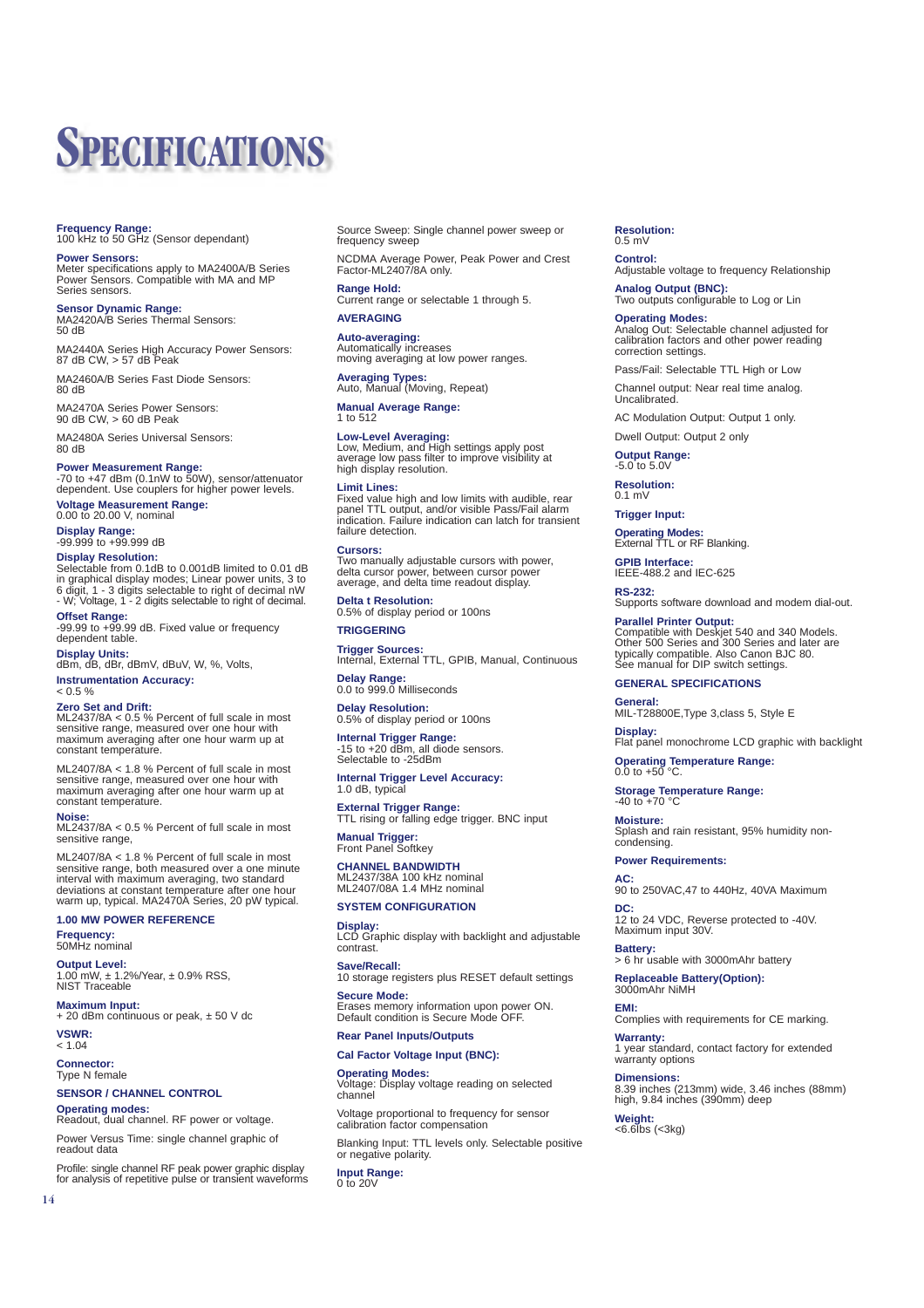### **Power Sensor Specifications**

| Model                              | <b>Frequency Range</b>                                                                                                  | <b>Dynamic Range</b><br>(dBm) | <b>SWR</b>                                                                                                                                                                                                                            | Rise Time <sup>1</sup><br>(ms) | <b>Sensor Linearity</b>                                            | RF Conn <sup>2</sup> |  |
|------------------------------------|-------------------------------------------------------------------------------------------------------------------------|-------------------------------|---------------------------------------------------------------------------------------------------------------------------------------------------------------------------------------------------------------------------------------|--------------------------------|--------------------------------------------------------------------|----------------------|--|
| <b>Standard Diode Sensors</b>      |                                                                                                                         |                               |                                                                                                                                                                                                                                       |                                |                                                                    |                      |  |
| <b>MA2472B</b>                     | 10 MHz - 18 GHz                                                                                                         | $-70$ to $+20$                | < 1.17; 10 - 150 MHz MA2472B Only<br>$<$ 1.90; 10 - 50 MHz<br>< 1.17; 50 - 150 MHz<br>< 1.12; 0.15 - 2 GHz<br>< 1.22; 2 - 12.4 GHz<br>< 1.25; 12.4 - 18 GHz<br>$<$ 1.35; 18 - 32 GHz<br>< 1.50; 32 - 40 GHz<br>< 1.63; 40 - 50 GHz    | < 0.004                        | $1.8\%$ , < 18 GHz<br>$2.5\%$ , < 40 GHz<br>$3.5\%$ , < 50 GHz     | N(m)                 |  |
| <b>MA2473A</b>                     | 10 MHz - 32 GHz                                                                                                         |                               |                                                                                                                                                                                                                                       |                                |                                                                    | K(m)                 |  |
| <b>MA2474A</b>                     | 10 MHz - 40 GHz                                                                                                         |                               |                                                                                                                                                                                                                                       |                                |                                                                    | K(m)                 |  |
| <b>MA2475A</b>                     | 10 MHz - 50 GHz                                                                                                         |                               |                                                                                                                                                                                                                                       |                                |                                                                    | V(m)                 |  |
| <b>Fast Thermal Sensors</b>        |                                                                                                                         |                               |                                                                                                                                                                                                                                       |                                |                                                                    |                      |  |
| <b>MA2421A</b>                     | 0.1 MHz - 18 GHz                                                                                                        | $-30$ to $+20$                | < 1.10; 0.1 MHz - 2 GHz<br>$<$ 1.15; 2 - 12.4 GHz<br>< 1.20; 12.4 - 18 GHz                                                                                                                                                            | < 4.0                          | $1.3\%$ , < 18 GHz<br>$1.5\%$ , < 40 GHz<br>$1.8\% < 50$ GHz       | N(m)                 |  |
| <b>MA2422B</b>                     | 10 MHz - 18 GHz                                                                                                         |                               | $<$ 1.90; 10 - 50 MHz<br>$<$ 1.17; 50 - 150 MHz<br>$<$ 1.10; 0.15 - 2 GHz<br>< 1.15; 2 - 12.4 GHz<br>$<$ 1.20: 12.4 - 18 GHz<br>$<$ 1.25: 18 - 32 GHz<br>< 1.30; 32 - 40 GHz<br>< 1.40; 40 - 50 GHz                                   |                                |                                                                    | N(m)                 |  |
| MA2423B                            | 10 MHz - 32 GHz                                                                                                         |                               |                                                                                                                                                                                                                                       |                                |                                                                    | K(m)                 |  |
| <b>MA2424B</b>                     | 10 MHz - 40 GHz                                                                                                         |                               |                                                                                                                                                                                                                                       |                                |                                                                    | K(m)                 |  |
| MA2425B                            | 10 MHz - 50 GHz                                                                                                         |                               |                                                                                                                                                                                                                                       |                                |                                                                    | V(m)                 |  |
| <b>High Accuracy Diode Sensors</b> |                                                                                                                         |                               |                                                                                                                                                                                                                                       |                                |                                                                    |                      |  |
| <b>MA2442B</b>                     | 10 MHz - 18 GHz                                                                                                         | $-67$ to $+20$                | < 1.17; 50 - 150MHz MA2442B Only<br>$<$ 1.90; 10 - 50MHz<br>$<$ 1.17; 50 - 150MHz<br>$<$ 1.08; 0.15 - 2GHz<br>$<$ 1.16: 2 - 12.4GHz<br>$<$ 1.21; 12.4 - 18GHz<br>$<$ 1.29; 18 - 32GHz<br>$<$ 1.44; 32 - 40GHz<br>$<$ 1.50; 40 - 50GHz | < 0.004                        | $1.8\%$ , < 18 GHz<br>$2.5\%$ , < 40 GHz<br>$3.5\%$ , < 50 GHz     | N(m)                 |  |
| <b>MA2444A</b>                     | 10 MHz - 40 GHz                                                                                                         |                               |                                                                                                                                                                                                                                       |                                |                                                                    | K(m)                 |  |
| <b>MA2445A</b>                     | 10 MHz - 50 GHz                                                                                                         |                               |                                                                                                                                                                                                                                       |                                |                                                                    | V(m)                 |  |
| <b>Fast Diode Sensors</b>          |                                                                                                                         |                               |                                                                                                                                                                                                                                       |                                |                                                                    |                      |  |
| MA2468A <sup>3</sup>               | 10 MHz - 6 GHz                                                                                                          | $-60$ to $+20$                | $<$ 1.90; 10 - 50 MHz<br>$<$ 1.17: 50 - 150 MHz<br>$<$ 1.12; 0.15 - 2 GHz<br>< 1.22; 2 - 12.4 GHz<br>< 1.25; 12.4 - 18 GHz                                                                                                            | < 0.0006                       | 1.8%                                                               |                      |  |
| MA2469B <sup>3</sup>               | 10 MHz - 18 GHz                                                                                                         |                               |                                                                                                                                                                                                                                       |                                |                                                                    | N(m)                 |  |
| <b>Universal Power Sensors</b>     |                                                                                                                         |                               |                                                                                                                                                                                                                                       |                                |                                                                    |                      |  |
|                                    |                                                                                                                         |                               |                                                                                                                                                                                                                                       |                                |                                                                    |                      |  |
| <b>MA2481B</b>                     | 10 MHz - 6 GHz                                                                                                          | $-60$ to $+20$                | $<$ 1.17; 10 - 150 MHz<br>$<$ 1.12; 0.15 - 2 GHz                                                                                                                                                                                      | < 0.004<br>(with option        | 10 MHz to 6 GHz<br>3% -60 to +20 dBm<br>6 to 18 GHz                | N(m)                 |  |
| <b>MA2482A</b>                     | 10 MHz - 18 GHz                                                                                                         |                               | < 1.22; 2 - 12.4 GHz<br>< 1.25; 12.4 - 18 GHz                                                                                                                                                                                         | 1 only)                        | 3% -60 to 0 dBm<br>3.5% 0 to +20 dBm<br>(1.8% CW with<br>option 1) |                      |  |
| MA2480/01                          | Adds fast CW mode to Universal Power Sensors for high speed measurements of CW signal plus TDMA and pulse measurements. |                               |                                                                                                                                                                                                                                       |                                |                                                                    |                      |  |

1. 0.0 dBm, room temperature.<br>2. Each MA2400A/B Series sensor incorporates precision RF connectors with hexagon coupling nut for attachment by industry standard torque wrench.<br>3. MA2460A/B Fast Diode Sensors must be used w